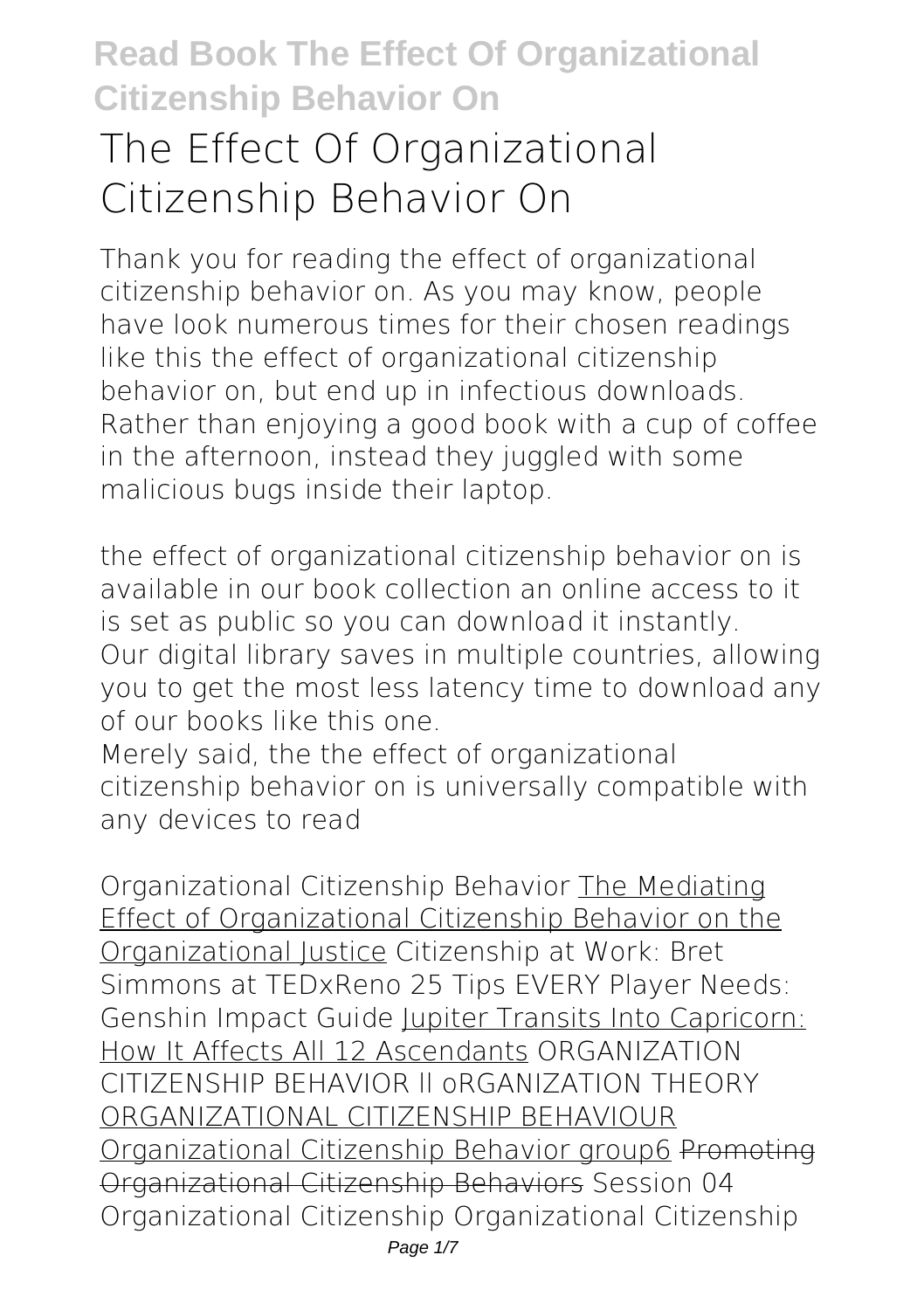*Behaviour and Demographic Profiling* **Organizational Citizenship Behavior** Organizational Capacity-Building for Nonprofits 10 Barriers to Effective Communication Handy's 4 classes of culture - A-Z of business terminology Intro to Organizational Behavior.mp4 Organisational Behaviour: Structures \u0026 Cultures Introduction to Organizational Behavior Chapter 1 Organizational Behavior Explained in 99 Seconds 7.Organizational Commitment Organizational Justice and Work Family Interface Psynergy - The Benefits of Measuring Organisational Commitment THE RACE OF THE LOSSES OPPORTUNITIES Organizational Citizenship Behavior Effects of Servant Leader Behaviors on Organizational Citizenship Behaviors for the Individual OCB I Organizational Citizenship Behaviour - OCB *Organisational citizenship behaviours: definition and explanation* Go Beyond: Promoting Organizational Citizenship Modern financial marketing-Organizational Citizenship Behavior Impact of organizational citizenship behavior on job performance in Indian healthcare industries **The Effect Of Organizational Citizenship** A 2014 study revealed that Organizational Citizenship Behavior led to more significant job performance which leads to high-quality work and increased productivity for employers. It also came with the bonus of higher interpersonal relationships, a reduction in conflict, and lower time costs.

**What Is Organizational Citizenship Behavior? [Types ...** This study examines the effect of organizational citizenship behavior and leadership effectiveness on organizational performance in the Department of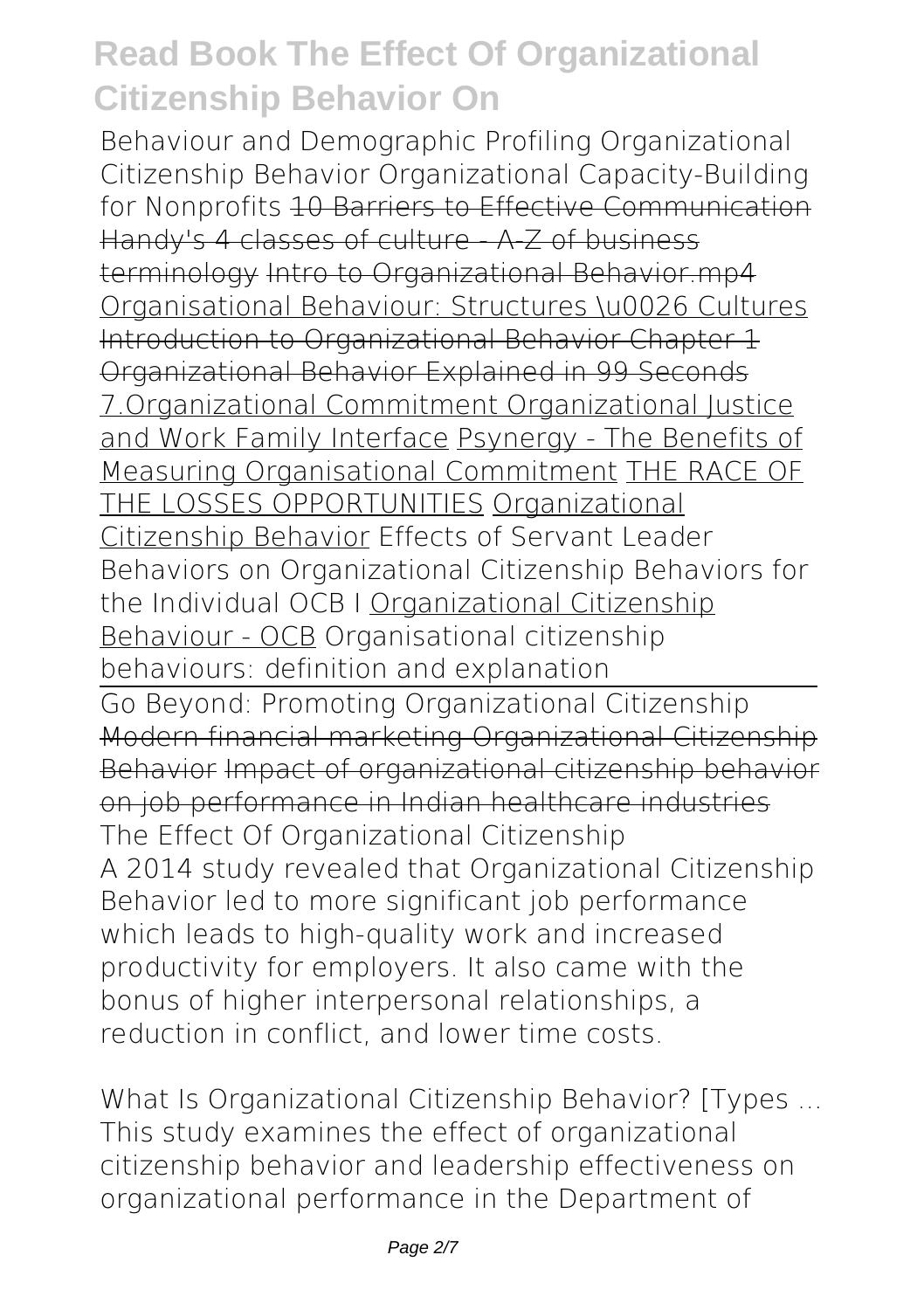Education, Youth and Sports in Maluku Province, Indonesia. Results of the study showed that in simultaneous organizational citizenship behavior and leadership effectiveness give effect to the strongest towards the achievement of organizational ...

**The Effect of Organizational Citizenship Behavior and ...**

Accordingly, the organizational citizenship behavior had a direct effect on family-centered care ( $\beta = 0.19$ )  $t = 2.39$ ). Moreover, multiple commitment including commitment to the leader and commitment to the organization had indirect weak and moderate effects on the relationship between the organizational citizenship behavior and family-centered care, respectively.

**Effect of organizational citizenship behavior on family ...**

Organizational citizenship behavior has become a prerequisite for organizational accomplishment and effectiveness(Bolino & Turnley,2003).Organizational citizenship behavior can be described as set of voluntary and optional actions of employees that cannot be demanded as their official task or responsibility but is done by themselves and can improve effectiveness in job as well as the organization's effectiveness itself.

**Effect of organizational citizenship behavior on customer ...**

EFFECTS OF ORGANIZATIONAL CITIZENSHIP BEHAVIOR249 ing an employee's motivation (Borman & Motowidlo, 1993). Consequently, employee acts of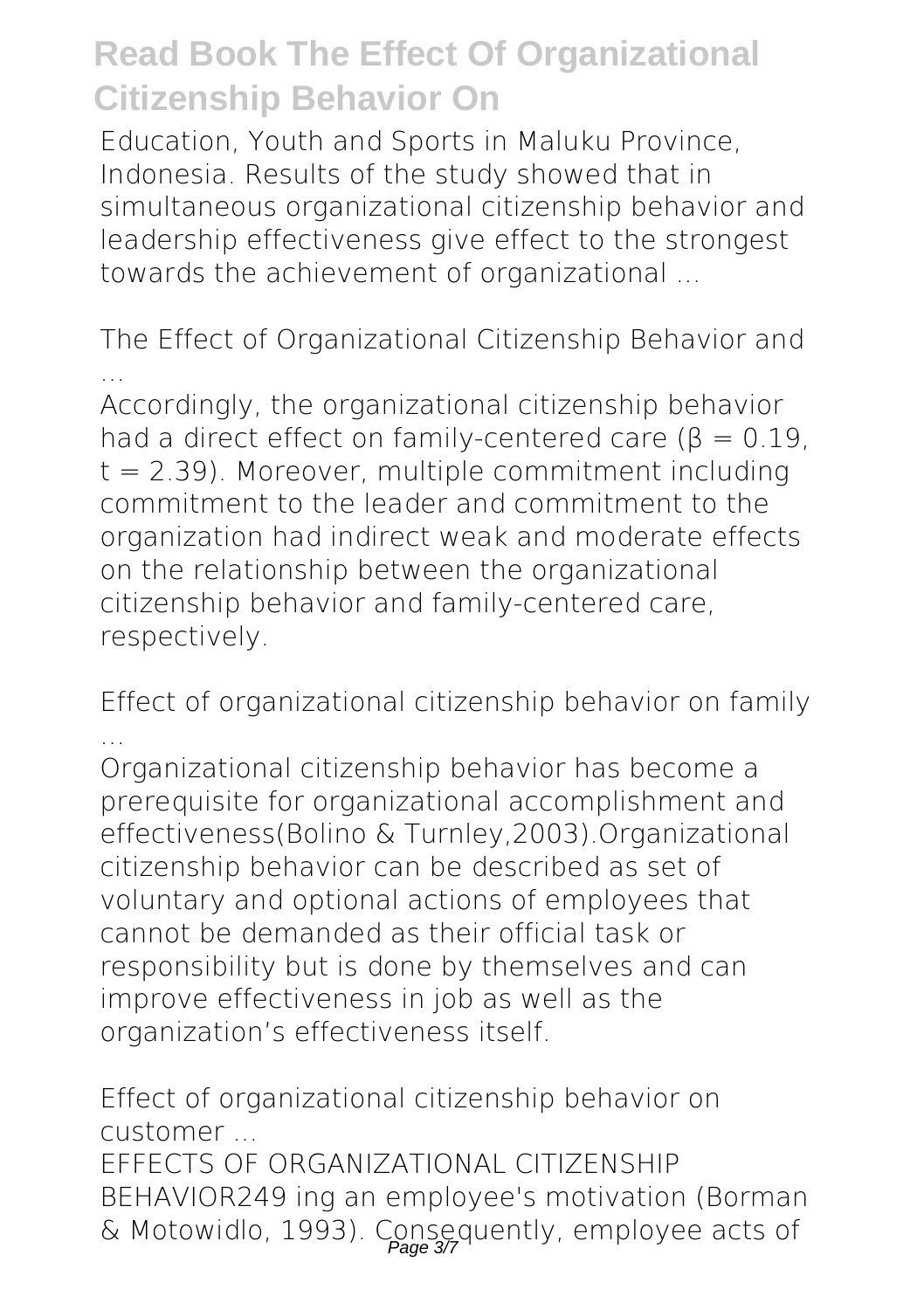OCB may serve as behavioral cues on which managerial...

**The Effects of Organizational Citizenship Behavior on ...**

effect on employee performance. The study concluded that organizational citizenship behavior is important factor for enhancing employee performance. The implication of the study is that it is prudent for bank employees to take on additional assignments, voluntarily assist new employees at work, keep a positive attitude and tolerate

**Effect of Organizational Citizenship Behavior on Employee ...**

The 55 research studies were compiled to obtain a sample size of 140,395 subjects. The analysis results of the random effect model showed that leadership has a medium-level positive effect on organizational citizenship . In the study of the sample group /sector, year of publication , and leadership style /approach moderators, only year of publication was found to be a moderator variable.

**The Effect of Leadership on Organizational Citizenship ...**

The standardized beta value show that an increase of organizational citizenship behavior by 1 unit increases employee productivity by.38, (β.38). Hypothesis testing predicted the significant influence of organizational citizenship behavior on employee productivity.

**THE EFFECT OF ORGANIZATIONAL CITIZENSHIP** Page 4/7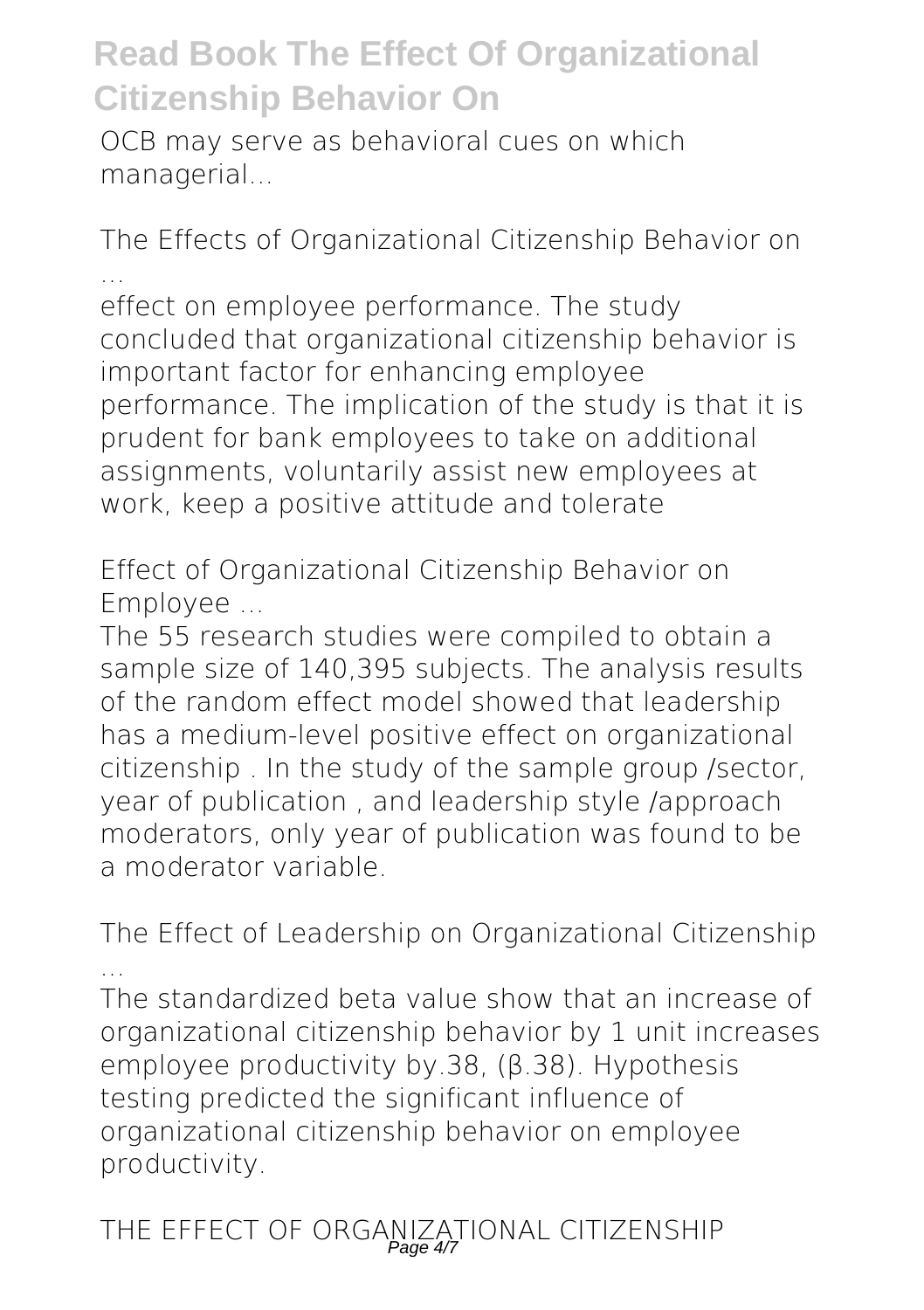**BEHAVIOR ON ...**

Aim This study demonstrates the effect of academic nurses' perceptions of ethical work climate on their organizational citizenship behaviour. Background Establishing healthy relationships in organ...

**The effect of ethical work climate on the organizational ...**

Organizational citizenship is a set of individual behaviors that occur in a group setting. These behaviors do not include a formal reward system but produce an increase in productivity and effectiveness, which ultimately result in rewards that cannot be quantitatively measured.

**What is Organizational Citizenship? - Organizational ...** Tahir Farid, Sadaf Iqbal, Jianhong Ma, Sandra Castro-González, Amira Khattak, Muhammad Khalil Khan, Employees' Perceptions of CSR, Work Engagement, and Organizational Citizenship Behavior: The Mediating Effects of Organizational Justice. International Journal of Environmental Research and Public Health, 10.3390/ijerph16101731, 16, 10, (1731 ...

**THE EFFECTS OF EMPLOYEE SATISFACTION, ORGANIZATIONAL ...**

(April 2014) (Learn how and when to remove this template message) In industrial and organizational psychology, organizational citizenship behavior (OCB) is a person's voluntary commitment within an organization or company that is not part of his or her contractual tasks. Organizational citizenship behavior has been studied since the late 1970s.<br>Page 57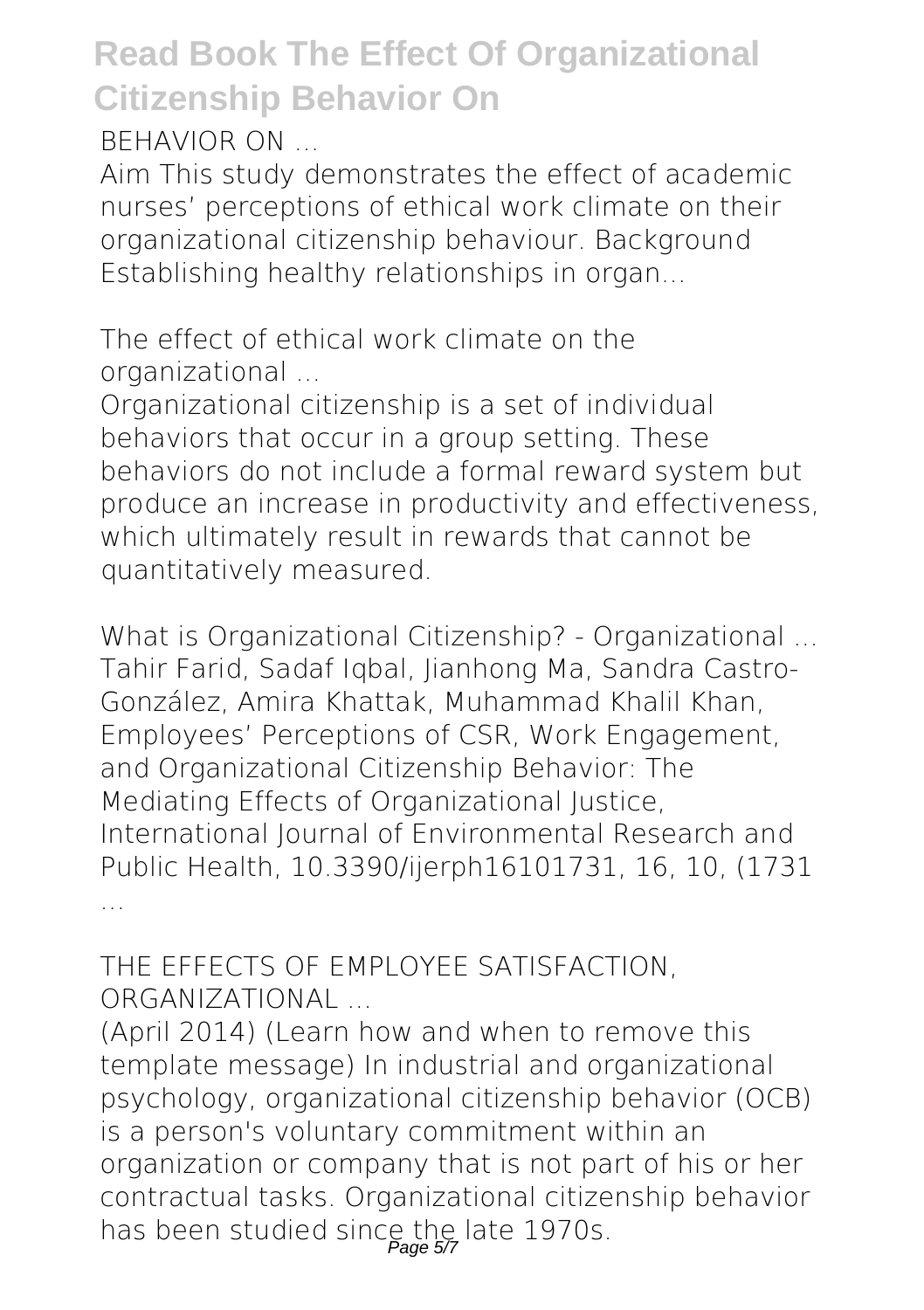**Organizational citizenship behavior - Wikipedia** Accordingly, the organizational citizenship behavior had a direct effect on family-centered care ( $\beta = 0.19$ )  $t = 2.39$ ). Moreover, multiple commitment including commitment to the leader and commitment to the organization had indirect weak and moderate effects on the relationship between the organizational citizenship behavior and family-centered care, respectively.

**Effect of organizational citizenship behavior on family ...**

Organizational citizenship behavior - without being directly or explicitly rewarded by the formal compensation system, the informal behaviour contributes to organizational efficiency and acquires within the context of the Romanian academic environment certain specific features.

**The Effects of organizational Citizenship Behavior in the ...**

Abstract Organizational Citizenship Behavior (OCB) is one of the important factors that can improve organizational effectiveness.

#### **EFFECT OF WORK LIFE BALANCE, WORKPLACE SPIRITUALITY OF ...**

Organizational citizenship behaviour describes a wide range of individual actions that go beyond assigned tasks, often for the benefit of the organization – and that may be motivated by personal aspirations. This review has discussed the key components of OCB, its measurement, and some of its potentially negative or